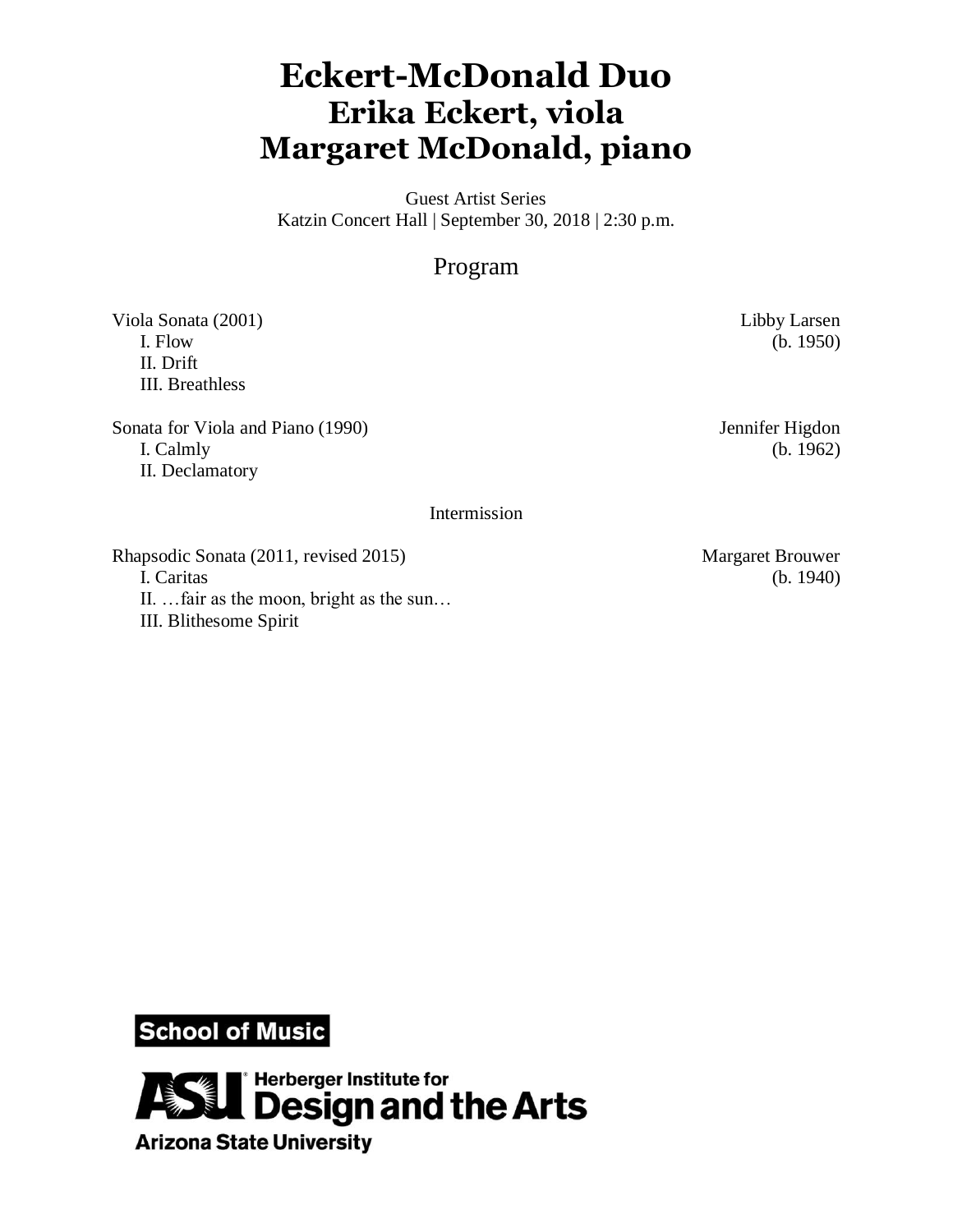Composed for James Dunham, *Viola Sonata* is in three movements. Larsen adopted the formality of the sonata much in the same way an architect accepts the shell of a building and rehabilitates the interior. While she often draws influences from extra-musical influence, this work is about viola and piano, nothing more, nothing less. **Libby Larsen**, the first woman to serve as a resident composer with a major orchestra, has held residencies with California Institute of the Arts, Arnold Schoenberg Institute, Philadelphia School of the Arts, Cincinnati Conservatory, Minnesota Orchestra, Charlotte Symphony, Colorado Symphony. She was the 2003-2004 Harissios Papamarkou Chair in Education at the Library of Congress and a recipient of the Eugene McDermott Award in the Arts from MIT and a Lifetime Achievement Award from the American Academy of Arts and Letters. – Libby Larsen

"The *Sonata for Viola and Piano* was composed in 1990, just as I was starting graduate school. It explores the wonderful colors for the viola, and also allows for substantial dialogue with the piano. As I was writing this work, I was mindful of other viola sonatas (Hindemith, Clarke) and was undoubtedly influenced by some of the flute music that I have played (the Prokofiev *Sonata* and the Copland *Duo*)." **Jennifer Higdon** is one of America's most acclaimed and most frequently performed living composers. Dr. Higdon is the recipient of the 2010 Pulitzer Prize for Music for her Violin Concerto; a 2009 Grammy Award (Best New Contemporary Classical Recording) for her Percussion Concerto; Guggenheim, Koussevitzky, and Pew fellowships; and awards from the American Academy of Arts and Letters. Dr. Higdon currently holds the Milton L. Rock Chair in Composition Studies at The Curtis Institute of Music, where she has inspired a generation of young composers and musicians. – Jennifer Higdon

*Rhapsodic Sonata* portrays musically a person who is on an internal journey. In *Caritas* the viola begins with a mood of questioning and anger. The chant, *Ubi Caritas* is quoted near the end of the movement. *...fair as the moon, bright as the sun...* is simply a love song. Again, *Ubi Caritas* returns near the end of the movement. *Blithesome Spirit* is buoyantly playful, mischievous, and sometimes a bit jaunty. The award-winning composer **Margaret Brouwer** received a Meet The Composer Commissioning/USA award in 2010, an Award in Music from the American Academy of Arts and Letters in 2006, and was named a Guggenheim Fellow for 2004. She has also been awarded grants from the NEA, the Ford Foundation and the John S. Knight Foundation. Ms Brouwer served as head of the composition department and holder of the Vincent K. and Edith H. Smith Chair in Composition at the Cleveland Institute of Music from 1996 to 2008. Residencies include those at the MacDowell Colony and Rockefeller Foundation's Bellagio Center. – Margaret Brouwer



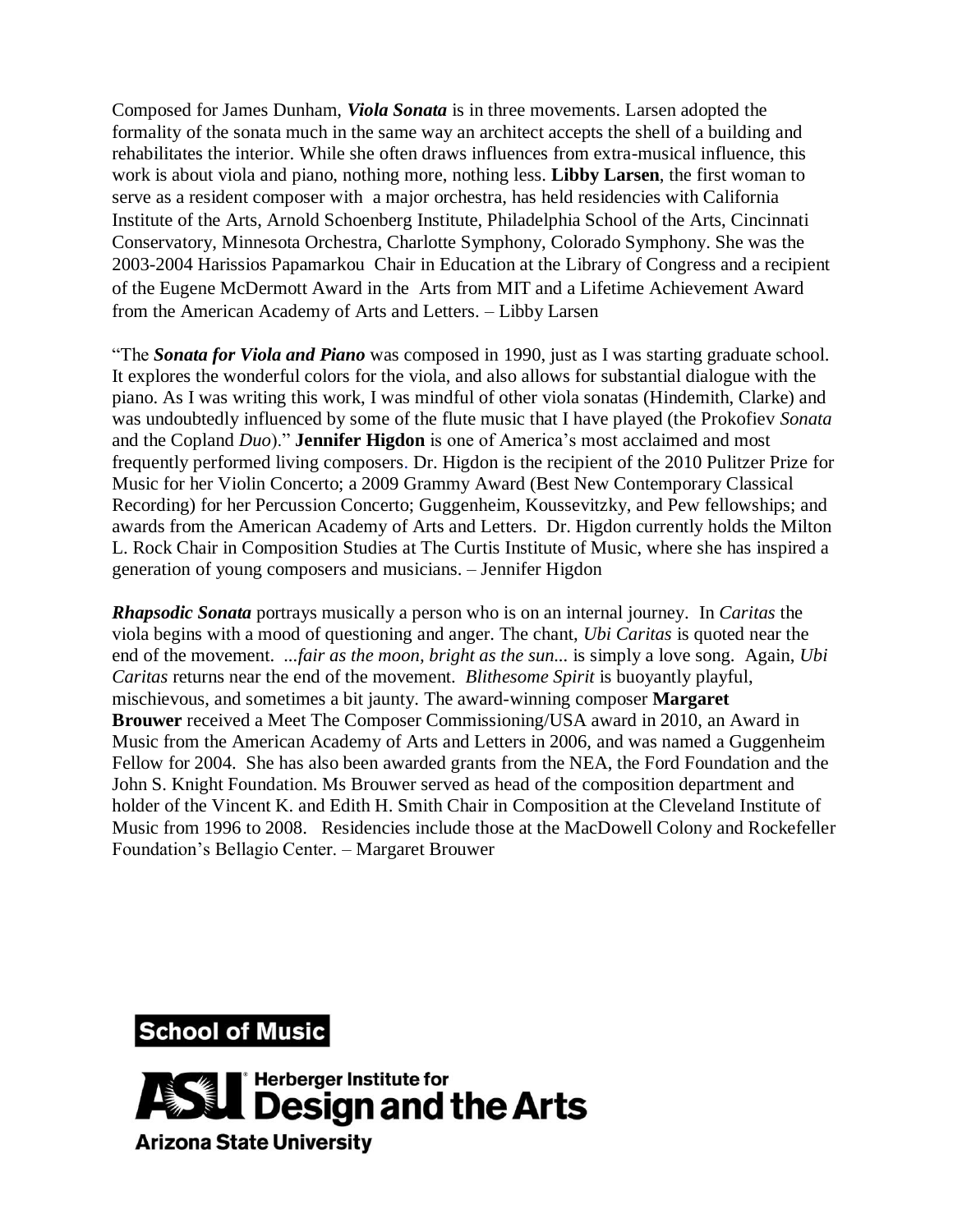Formed in 2004, the **Eckert-McDonald Duo** has performed a number of recitals throughout the United States, including performances in Alabama, California, Colorado, Georgia, Minnesota, North Carolina, Ohio, and Tennessee. Colleagues on the faculty of the University of Colorado Boulder, the Duo has had the opportunity to present Colorado premieres of works by a number of composers, including Luis Jorge González, Richard Toensing, Carter Pann, Daniel Kellogg, Chen Yi, Libby Larsen, and Peter Seabourne. The Eckert-McDonald Duo recently made their first international appearance in Cremona, Italy at the International Viola Congress in October 2016 performing the viola and piano sonatas of Libby Larsen and Margaret Brouwer. They also performed at Palazzo Tornabuoni in Florence, and presented a recital and masterclasses at the Johann Sebastian Bach Musikschule in Vienna, Austria. The Duo can be heard on the Meridian Label performing Luis Jorge González's *Sonata Elegiaca*, and recently recorded the viola/piano sonatas of Libby Larsen, Jennifer Higdon and Margaret Brouwer for Azica Records, to be released fall 2018.

Violist **Erika Eckert** is currently Associate Professor of Viola at the University of Colorado at Boulder and has been a member of the faculty there since 1994. She has also been a summer faculty member of the Brevard Music Center since 2011. Previously, Ms. Eckert served on the faculties of The Cleveland Institute of Music, Baldwin Wallace College, and the Chautauqua Institution in New York.

As co-founder and former violist of the Cavani String Quartet, Ms. Eckert performed on major concert series worldwide, and garnered an impressive list of awards and prizes, including first prizes at both the Walter W. Naumburg Chamber Music Competition and the Cleveland Quartet Competition. In recent seasons, Ms. Eckert has performed as guest-violist with the Takacs String Quartet, appearing with them in Canada, California, Colorado, North Carolina, Oregon, Tennessee, Texas, and Vermont. She has also performed on numerous faculty recitals at the University of Colorado as well as soloing with the Music in the Mountains Purgatory Festival Orchestra, Four Seasons Chamber Orchestra, the University of Colorado Symphony Orchestra, the Boulder Bach Festival, and the Boulder Chamber Orchestra. Other performing engagements have included the 400<sup>th</sup>Galileo Anniversary at the American Academy in Rome, El Paso Pro Musica International Chamber Music Festival, Australian Festival of Chamber Music, Garth Newell Music Festival, Vail Bravo!, Music in the Mountains Chamber Music Festival, Sitka Summer Music Festival Autumn Classics, Niagara International Chamber Music Festival, and Fontana Chamber Arts. Ms. Eckert has also performed chamber music recitals at the International French Horn, Flute and Double-Reed Conventions and solo performances at SEAMUS and ICMC electronic music national and international conferences.

Teaching engagements have included presenting viola and chamber music pedagogy sessions, and coordinating the chamber music program at the American String Teachers Association International Workshops in Brisbane, Australia and Stavanger, Norway; presenting viola master classes at Juilliard, Cleveland Institute of Music, Eastman School of Music, Arizona State University, Univeristy of Minnesota, Governors School of South Carolina, Interlochen Arts

## **School of Music**